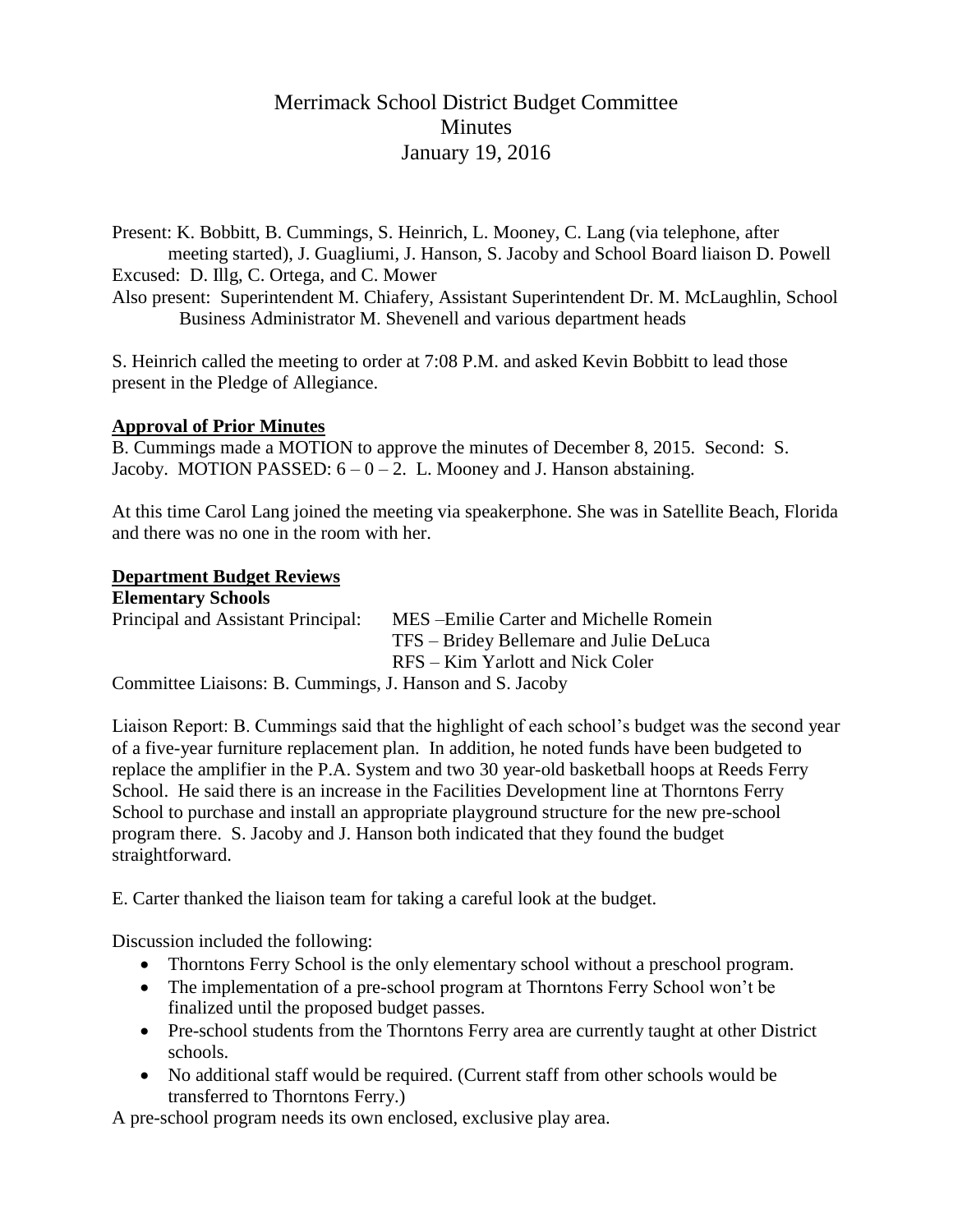# **Mental Health Committee:**

S. Heinrich told the Committee that last year several members had raised concerns about mental health workers in the budget. As a result, the Administration has organized a Mental Health Sub-Committee to take a broader look at district mental health issues. S. Heinrich asked the cochairs of the Mental Health Sub-Committee, Julie Deluca and John Fabrizio, to come forward and address the Budget Committee.

J. Deluca told the Committee that their research has shown that successful school districts have worked to arrange for community and school partners to implement mental health supports for all students. She said that the Sub-Committee is looking at the depth and scope of current District Mental Health services to determine strengths and weaknesses as well as looking at what other school districts do, what services are out there and what services students need. She said the Sub-Committee hopes to develop a multi-year, multi-stage plan by June. However, there will be no budgetary impact for FY 2016-17. She said the Sub-Committee is also looking at grants and other funding resources that might be available for these services,

Discussion included the following:

- The proposal may be to have counseling available at each school or someone available for fine-tuning I.E.P.s
- Some of the proposed services proposed may be specific to some students with I.E.Ps and some may be more global or relate to all students in any given school.
- The proposed plan will have specific deliverables and an itemized cost listing.
- The Sub-Committee has met with the state Department of Education as well as Merrimack state representatives for discussion on process, services and funding possibilities.

Members requested an overview of what other school districts are doing.

# **Department Budget Reviews**

# **Mastricola Upper Elementary School**

Principal and Assistant Principal: Marcia McGill and William Morris Committee Liaisons: S. Jacoby, C. Ortega, and C. Mower

Liaison Report: S. Jacoby stated the proposed budget continues the school's focus on resources to support literacy instruction and the implementation of standards-based math instruction. In addition, She said the upper elementary has proposed funds for the second phase of purchasing replacement cafeteria tables. She ended her comments by saying everything in the proposed budget is right on track.

M. Gill thanked the liaisons for meeting with her.

Discussion included the following:

• The new secured entrance is working very well.

# **Merrimack Middle School**

Principal and Assistant Principal: Adam Caragher, Shawna D'Amour Liaison – L. Mooney, D. Illg and J. Guagliumi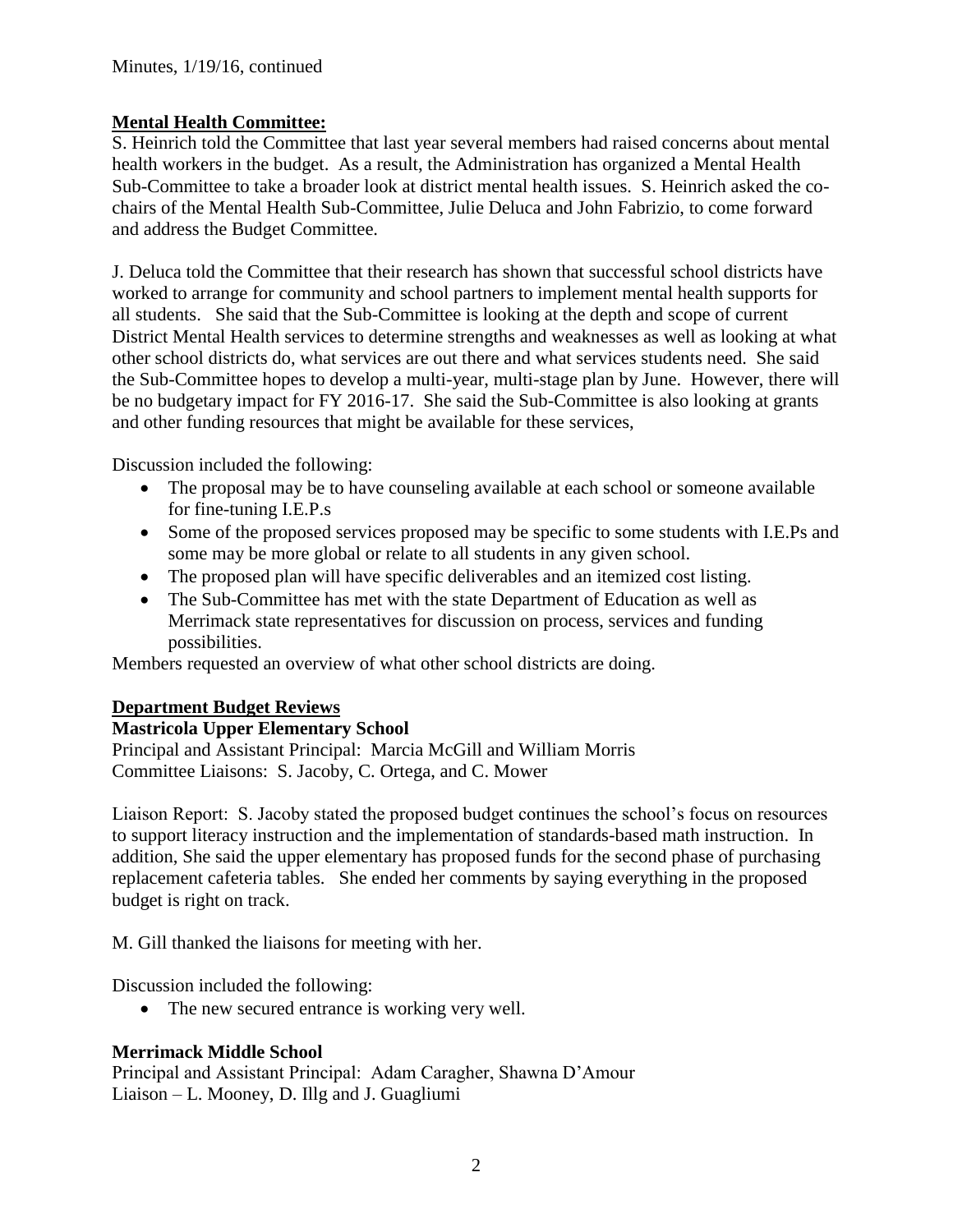#### Minutes, 1/19/16, continued

Liaison Report: L. Mooney said the total increase in the middle school budget was \$5,000. She said the biggest item of note was adding an inter-scholastic volleyball team. She said the school currently has an intramural team and with the success of the team at the high school, it makes sense to have an inter-scholastic team at the middle school. She said she discussed declining enrollment and possible use of some space to meet District administrative needs with Principal Caragher, but there are no easy answers. She ended her report by noting there was not a whole lot happening in the budget.

Discussion included the following:

- There are discussions with the high school about how to "go about" establishing a volleyball team and getting a coach.
- There are quite a few middle schools that have inter-scholastic volleyball teams.
- Cell phone service is virtually non-existent at the middle school and there is no interest in the part of any carrier to put up a tower in the area. The District has tried to use repeaters in the school to help the situation.
- The proposed Blood Road development and road extension is on hold at the moment. The School District does have concerns about possible impact on bus schedules.
- There is \$1,000 proposed in the Tech Ed budget for module replacement texts.

### **High School**

Principal and Assistant Principals: Ken Johnson, Richard Zampieri & Peter Bergeron Committee Liaisons: K. Bobbitt, J. Hanson, C. Lang and D. Powell

Liaison Report: K. Bobbitt thanked the high school principals for meeting with the liaison team. He said the team went line by line to review the proposed budget in depth. He indicated some of the bigger budget increases are the result of more students taking AP classes, which means a need to buy more AP texts. In addition, he said there is an increase in funding for co-curricular transportation costs. J. Hanson said that the liaison team looked at the the budget variations and all their questions were answered. D. Powell said that the high school has been on the AP Honor Roll for three of the last four years and that Merrimack students are scoring very well on standard tests.

K. Johnson told the Committee that the high school has a wide variety of co-curricular activities and some of these teams go to state or national competitions. He said the proposed budget tries to bring equity and parity between co-curricular teams and athletic teams as far as transportation costs.

There were no Committee questions.

#### **Special Services**

Department Head: John Fabrizio Committee Liaisons: B. Cummings, C. Ortega and K. Bobbitt

Liaison Report: B. Cummings reported that the proposed budget is projecting costs for approximately 685 students, which he said was about 17.5% of the total student population. He said there were two Federal laws that the District must follow: "Least Restrictive Environment" and "Free and Appropriate Education." He said there are funds in the proposed budget for think